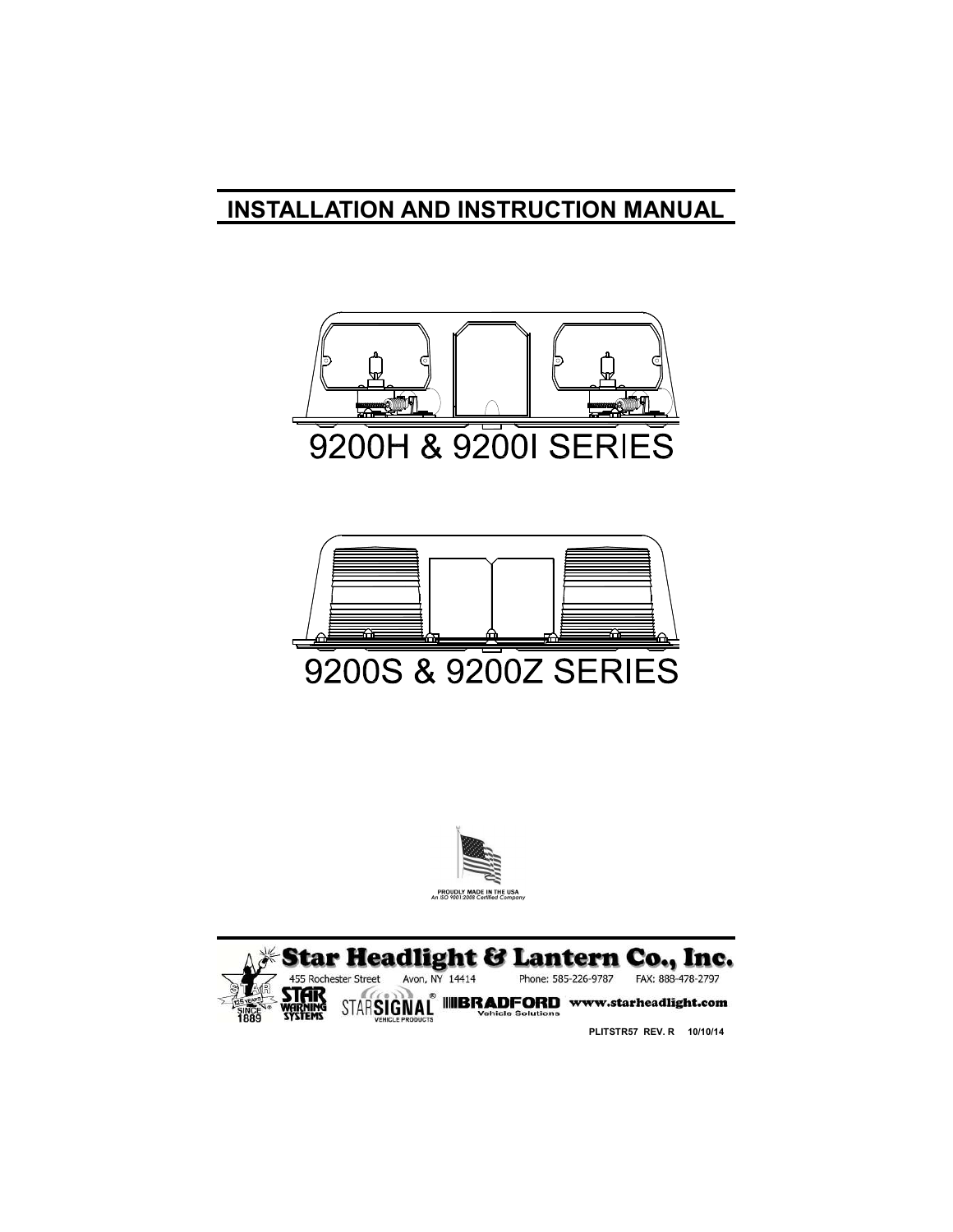*Please Note:* These instructions are provided as a general guideline only. *Some vehicles may require special mounting, wiring, and/or weather-sealing. This is the sole responsibility of the installer.* Star Headlight & Lantern Co., Inc. assumes no responsibility for the integrity of the installation for this or any of its products.

|            |           | Current  |                           | Flash Rate      | Total Flash Rate  |
|------------|-----------|----------|---------------------------|-----------------|-------------------|
| Model      | Voltage   | Draw     | Liaht Source              | Per Side        | <b>Of Minibar</b> |
| 9200H      | 12 VDC    | 8 Amps   | 50 Watt Halogen Bulb      | 80FPM           | 240FPM            |
| 9200H-24V  | 24VDC     | 4 Amps   | 50 Watt Halogen Bulb      | 80FPM           | 240FPM            |
| 9200H-WY   | 12 VDC    | 8 Amps   | 50-Watt Halogen Bulb      | 160FPM          | 480FPM            |
| 9200H-WY24 | 24 VDC    | 4 Amps   | 50-Watt Halogen Bulb      | 160FPM          | 480FPM            |
| 92001      | 12 VDC    | 6.5 Amps | 35 Watt Incandescent Bulb | 80FPM           | 240FPM            |
| 9200S      | 12-24 VDC | 2 Amps   | 11.25-Joule Strobe Head   | 64DFPM (128FPM) | 512FPM            |
| 9200SQ     | 12-24 VDC | 2 Amps   | 17.5-Joule Strobe Head    | 42QFPM (168FPM) | 672FPM            |
| 9200ZQ     | 12-24 VDC | 1 Amp    | Two 3.75 - Joule Strobes  | 65QFPM (260FPM) | 10400 FPM         |
|            |           |          |                           |                 |                   |

### **PERMANENT MOUNT VERSIONS**

- 1. **IMPORTANT:** Please read all of the following instructions before installing your new warning light. This instruction sheet applies only to the models listed at the top of this sheet.
- 2. **CAUTION:** All of our DC powered warning lights are polarity sensitive. These lights are polarity protected *only if the appropriate fuse* is used. All wires connected to the positive terminal of the battery should be fused at the battery for their rated load. **Testing the light before this fuse is properly installed will void the warranty on the light.**
- 3. Remove the dome from your mini-bar. Take care not to damage the gasket. Place the light in the exact position it is to be mounted.
- 4. Using the base as a template, mark four holes on the mounting surface. Take care to ensure that the base does not move while you are marking each of the four holes.
- 5. Remove the base and drill a 3/8" hole in the four marked spots.  **CAUTION: Take care not to drill through the headliner below.**
- 6. Push the enclosed rubber well nuts through the holes until the bottom side of the wider lip rests on the surface of the vehicle.
- 7. *For external wiring of your new Star mini-bar skip to Step 8*. *For internal wiring, proceed as follows:* Remove the headliner from the inside of the vehicle. Draw two diagonal lines between the well nuts in the opposite corners. Mark the location at which they cross. Drill a 3/8" hole in the center marked location. Place the light on the surface of the vehicle, routing the wires through the hole. Align the four other holes with the well nuts, install the screws, and tighten until snug. Skip to Step 9.
- 8. *For external wiring,* place the light on the mounting surface and align the holes with the well nuts. Install the screws and tighten until snug.
- 9. Replace the dome on your mini-bar.
- 10. Connect the corresponding wires for your model

| 9200H and 9200Z      | <b>9200S</b>                                                        |
|----------------------|---------------------------------------------------------------------|
| <b>Red: Power</b>    | <b>Red:</b> Power                                                   |
| <b>Black: Ground</b> | <b>Black: Ground</b>                                                |
|                      | <b>Purple:</b> Disconnected for Doubleflash<br>Ground for Quadflash |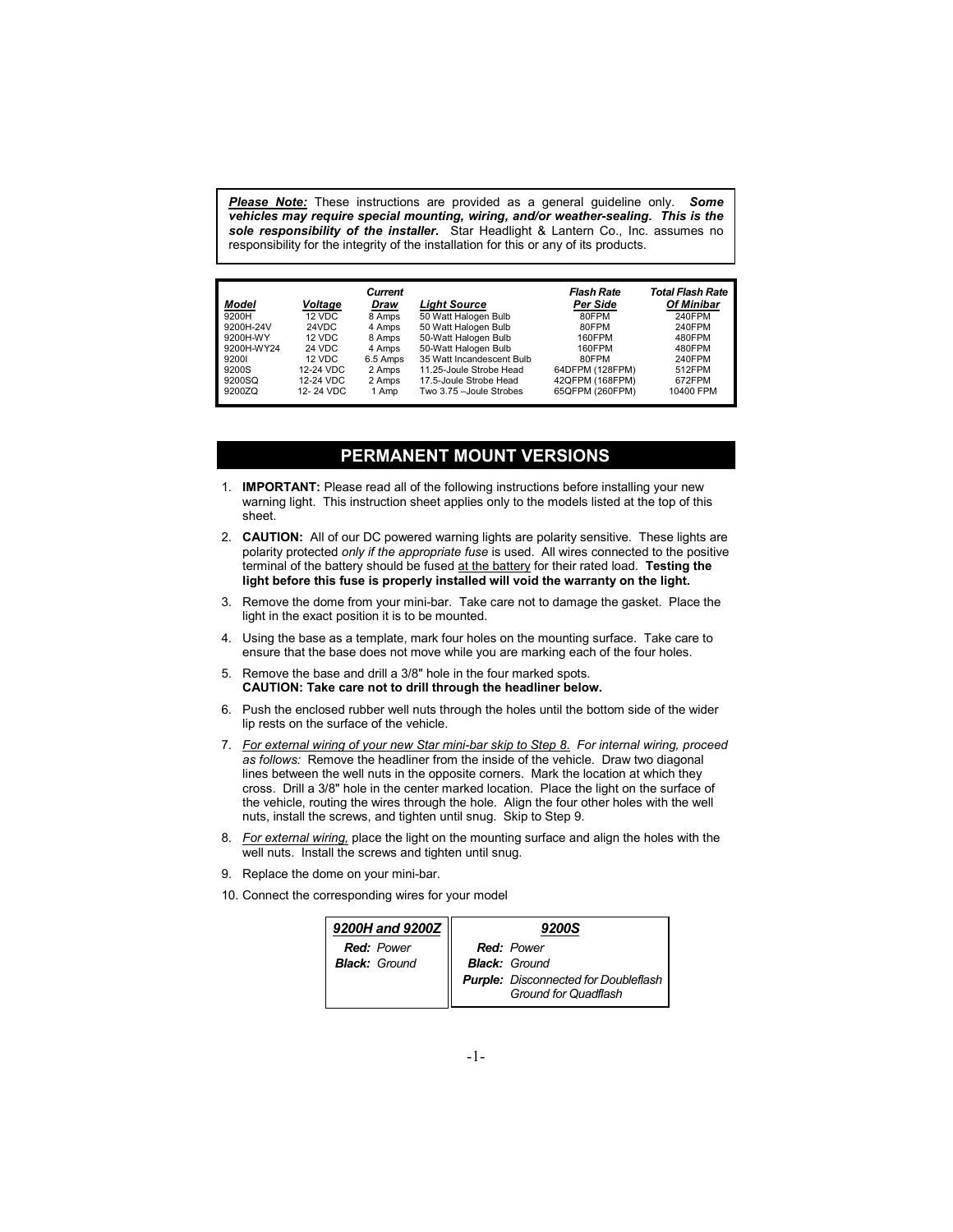## **MAGNET MOUNT VERSIONS**

**WARNING!!!**! Care should be taken when positioning any warning light on the roof, dash, or instrument panel of the vehicle, so that the light and/or cord does not interfere with the proper operation of any airbags! Failure to heed this warning may result in serious or fatal injury.

- 1. **CAUTION:** Please be sure to check that your cigarette plug outlet is properly fused. *Testing the light before this fuse is properly installed will void the warranty on the light.*
- 2. If you are mounting the light on the roof of your vehicle, take extreme care to ensure that the magnets are firmly seated on your roof, and that the pull of the magnets is sufficient to secure the light in place. Because the composition of the metal in the roofs of different vehicles may vary, as well as the contour, texture and/or condition, the manufacturer cannot guarantee the ability of the light to remain in place upon a moving vehicle. *It is the sole responsibility of the owner to ensure the warning light is secure.*
- 3. Once the light is secured, route your cord such that it does not interfere with the vision of the driver or the operation of any controls, including, but not limited to, the steering wheel, gear shifter, and/or any airbags (front and/or side).
- 4. This light has been factory tested and approved. If the light fails to work when the plug is inserted into the cigarette plug socket, twist the plug a few times to remove any ash or other deposits which might be preventing a good contact from being made. If the problem persists, remove the fuse from the circuit, check to see if it has blown, and clean the lighter socket and contact surfaces. Reconnect the fuse and test the light again.

**Strobe Pattern Select Button For Mag Mount Versions**